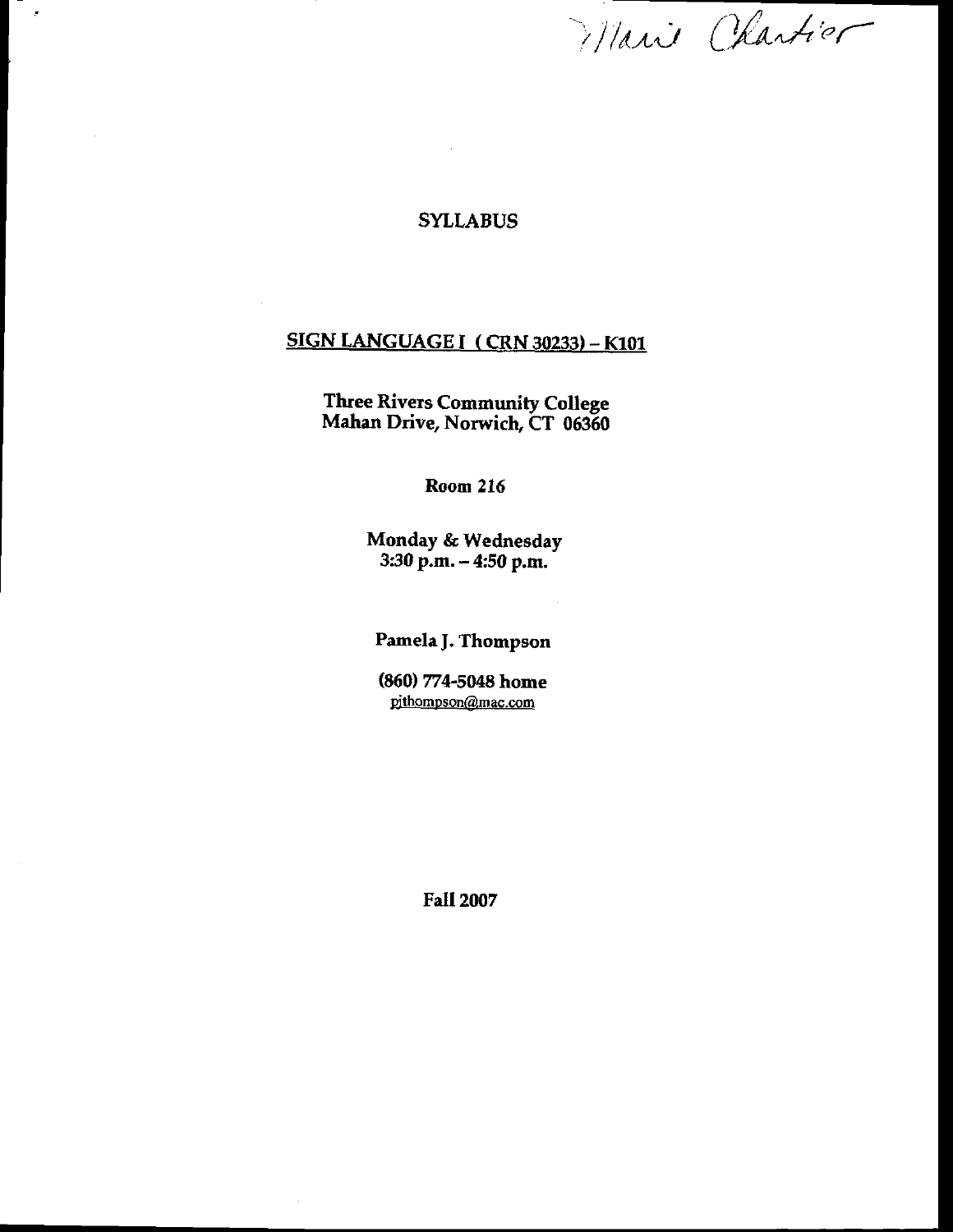## **Course Description**

This beginner's course will focus on developing the student's ability to communicate in American Sign Language (ASL) through clatsroom instruction and-participation as well as out of class readings and practice. The instructional approach will be holistic, exploring all aspects of the language – mechanics, culture, environmental concerns and interpreting.

#### Goals and Objectives - Upon successful completion of Sign language I, students will be able to:

- ' Recognjze and use, both expressively and receptively approximately 1,500 vocabulary words.
- ' Cearly and accurately express and receive fingerspelled words, at a slower than normal rate of speed.
- . Carry on a basic introductory and information sharing convetsation in ASL.
- . Develop a beginning understanding of the grammar and syntax of ASL and a basic ability to use these properly, indudine the following:
	- Utilize and explain non-manual grammatical ASL features (wh  $\&$  y/n questions; enhance and /or change meanings )
	- Know and be able to explain the importance of the 5 parameters of sign Droduction
	- Know and recognize the use of the 6 components of sign language
	- Understand and be able to incorporate the concept of verbs that express movement and show location.
	- Know and be able to correctly use the concept of verb pairs.
	- Know and be able to correctly use the concept of noun/ verb pairs.
	- Be able to express the negatives, including negative incorporation.
	- Know how to indicate plurals using quantifiers; using numbers.
	- Know how to indicate tense.
	- Gain a beginning understanding of the concept of finish.
- . Have a beginning understanding and ability to use numbers and some of the number svstems.
	- $-$  Be able to count  $0 1,000,000$ .
	- Understand the concept of time incorporating numbers.
	- Use personal pronouns that incorporate numbers.
	- Use numbers to count and show age & time
	- Be able to indicate money, incorporating numbers.
- . Develop a beginning understanding of dassifiers, their use and how to incorporate them into conversation.
- bevelop an understanding of deafness, the uses of ASL and the controversy between the philosophies of oral vs. manual communication.
- . Expand knowledge about the differences between hearing and deaf cultures.
- . Develop insight to, urderstanding of, and empathy for the experiences of being deaf and learning to communicate in a predominantly hearing world.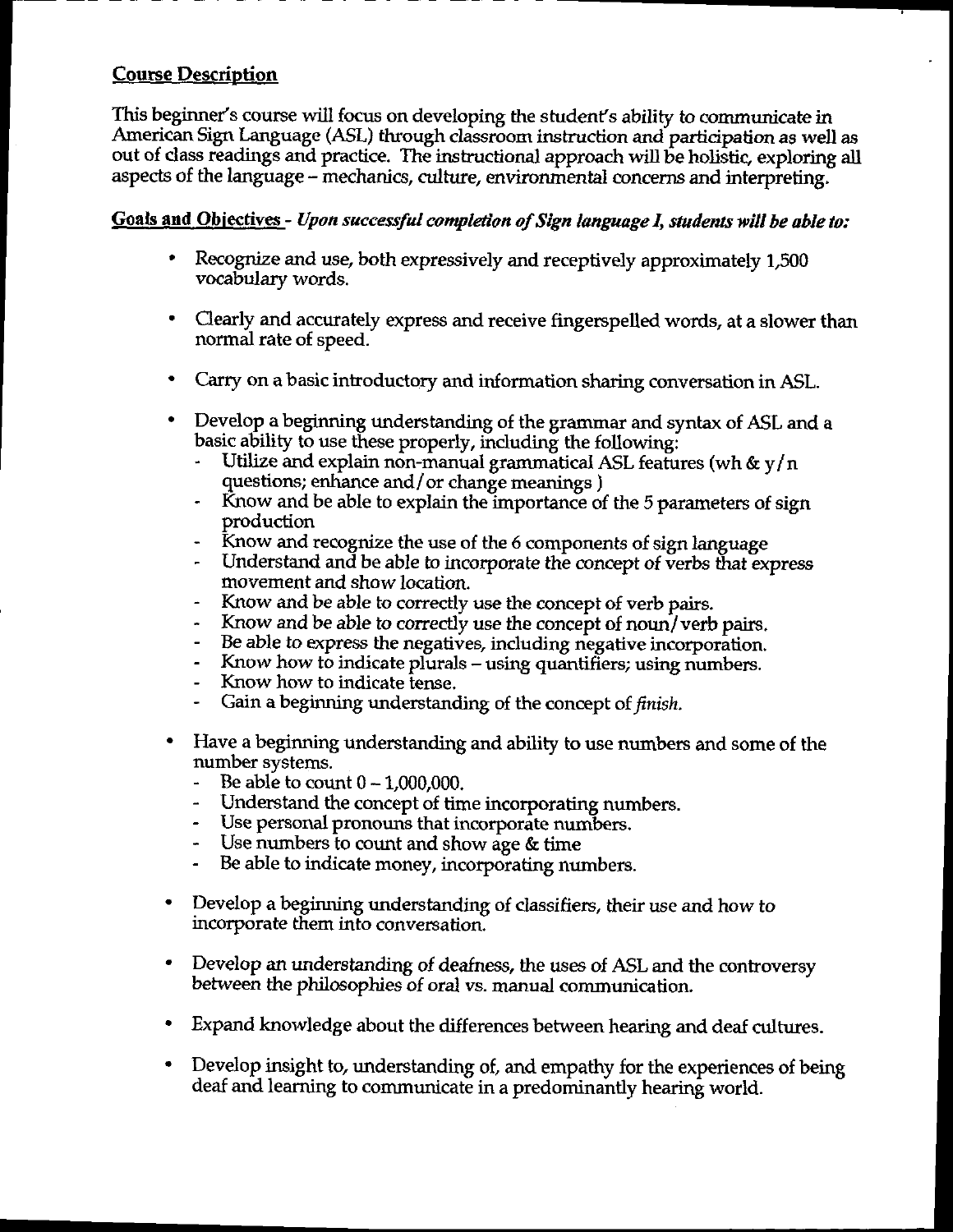#### **Materials**

- Required Text: Learning American Sign Language  $(2^{nd}$  edition) Tom Humphries & Carol Padden
- Supplemental materials will be provided by the instructor

#### **Procedure**

- Classroom instruction of language components. 1.
- Modeling of target language. 2.
- 3. Practice using target language in and outside of class.
- $\overline{4}$ . Interaction with native users of target language.
- 5. In-class activities and presentations.
- 6. Ouizzes.
	- Mini papers written on the language, culture, and people.

#### **Method of Evaluation**

7.

Students gain proficiency/mastery at different rates. Each student is capable of achieving proficiency/mastery in ASL and will be given every opportunity to do so. Evaluation of this course will be based on a point system consisting of 1000 points, which are divided among the following categories. All assessments are cumulative.

- **Classroom Participation 45% (450 points).** In order to learn sign language one 1. MUST participate in using it! Sorry, no shortcuts on this one!
	- a. Mid Term and Final Presentations/Exams will be cumulative and interactive among students in the class. Both the expressive skills of the presenters and the receptive skills of the audience members will be evaluated. Quality of signing is an important component of presentations. Each presentation/exam will also include a written section on theory. Evaluation of each presentation will always include the following criteria.
		- Clarity and fluency of signs
		- Choice of signs
		- Correct usage/grammar
		- Appropriate use of facial expressions and body language
		- Clear formation and appropriate use of fingerspelling
		- Confidence

Each presentation is worth 150 points divided into 2 parts for a total of 300.

- Expressive 100 points/presentation =  $200$  for semester.
- Receptive  $-25$  points/presentation  $= 50$  for semester.
	- Theory  $-25$  points/presentation  $=50$  for semester
- b. In Class Activities 2 In Class Activities where students will demonstrate their expressive and receptive skills.

Each In Class Activity is worth  $75$  points = 150 points per semester Expressive  $=$  50 points/activity Receptive  $= 25$  points / activity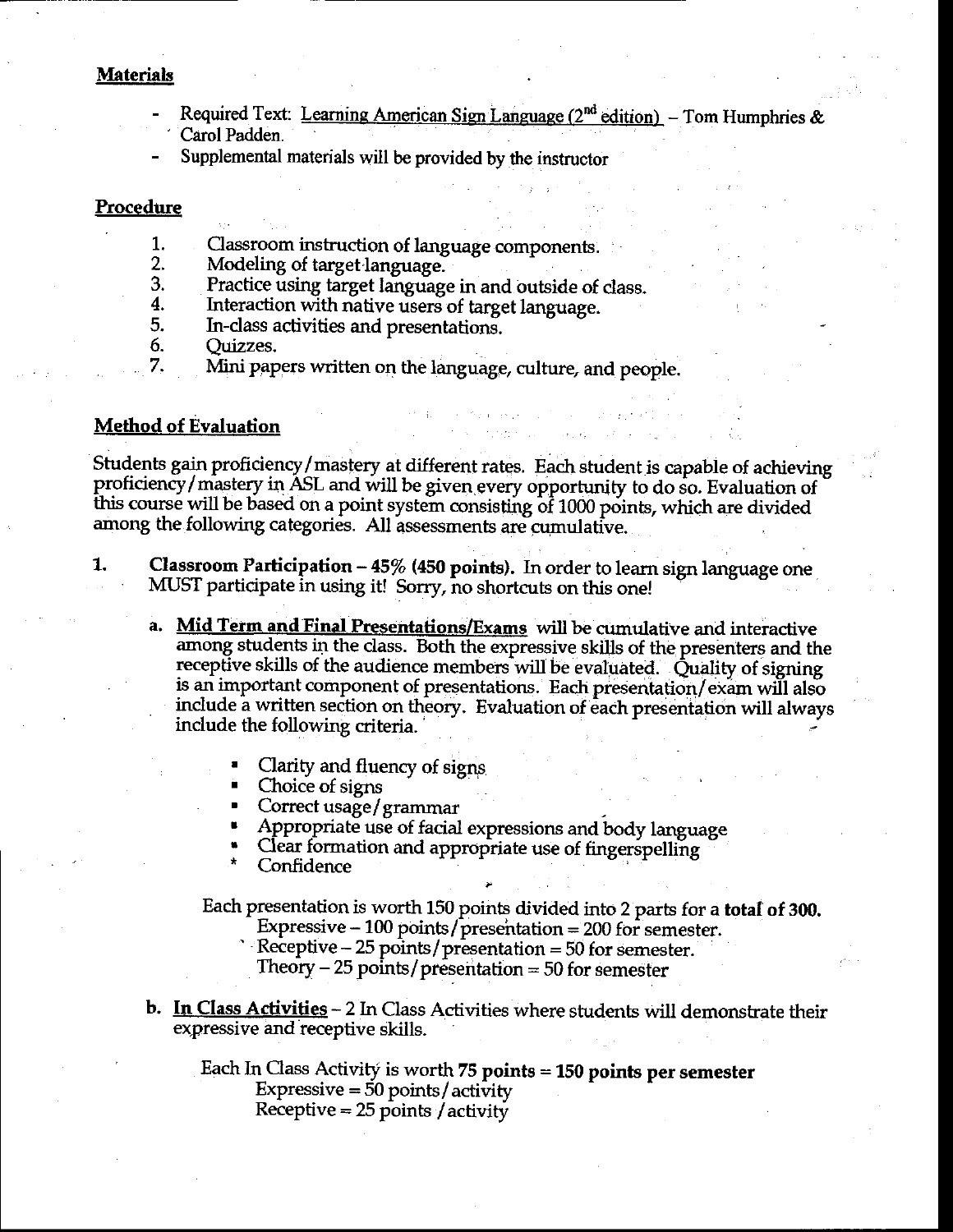- Quizzes 35% (350 points) Quizzes will be used to assess your progress and to show you  $2.$ where you need to focus your energy. There will be 7 quizzes throughout the semester. Worth 50 points each, total 350 points.
- Mini Papers 20% (200 points)). Each student will be required to write 4 mini papers worth 3. 50 points each. Each paper will be 2 pages typed or neatly written using the following guidelines:
	- Each mini is a representation of YOUR thoughts, YOUR feelings/beliefs, YOUR impressions, YOUR agreements/disagreements and why.

 $\bar{\textbf{t}}$ 

- Is this new or old information for you?
- How has this experience/material impacted you?
- How will you use this information?
- Does this information/activity change the way you think or support it? How and why?

Mini papers that do not satisfy the above requirements will be given back to the student to redo and will receive no credit until the criteria are satisfactorily completed.

Each student has the opportunity to earn a total of 1000 points. The grading scale is:

|                            | $A = 935 - 1000$ points | $A - 900 - 934$  |
|----------------------------|-------------------------|------------------|
| $B+ = 865 - 899$ points    | $B = 825 - 864$         | $B = 800 - 824$  |
| $C_{+} = 765 - 799$ points | $C = 725 - 764$         | $C1 = 700 - 724$ |
| $D+ = 665 - 699$ points    | $D = 630 - 664$         | $D = 600 - 629$  |

Students' grades are kept on a progress form. Students will receive a progress report on October 22<sup>nd</sup>. Each student can track his/her own progress on the enclosed copy of the progress form.

Those students who show proficiency/mastery of the goals and objectives by the end of the semester will receive grades accordingly. (C= proficiency;  $B = above$  proficiency;  $A = mastery$ )

#### **Miscellaneous Expectations and Information:**

Class begins **promptly** at 6:30 p.m. and procedures will not be delayed to accommodate late-comers. Consistent practice using sign is of utmost importance if students are to master the language. Therefore, students will be expected to spend time out of class practicing the language alone, with partners, in conversations, in a mirror, etc. The library will have on reserve videotapes of native signers which students will find helpful to view. Any public library will have or be able to get through inter-library loan videos and books on ASL.

### **Early Warning**

All students will receive an interim progress report on Oct. 22<sup>nd</sup>. If you are having ANY difficulty for any reason, please see me as early as possible to discuss ways of assisting you to be successful in this class.

### **College Withdrawal Policy**

Students may withdraw, in writing at the Registrar's Office for any reason until the end of the 10<sup>th</sup> week of classes. NOTE: Final day to withdraw from classes is Dec.  $3^{rd}$ . You will need the instructor's signature.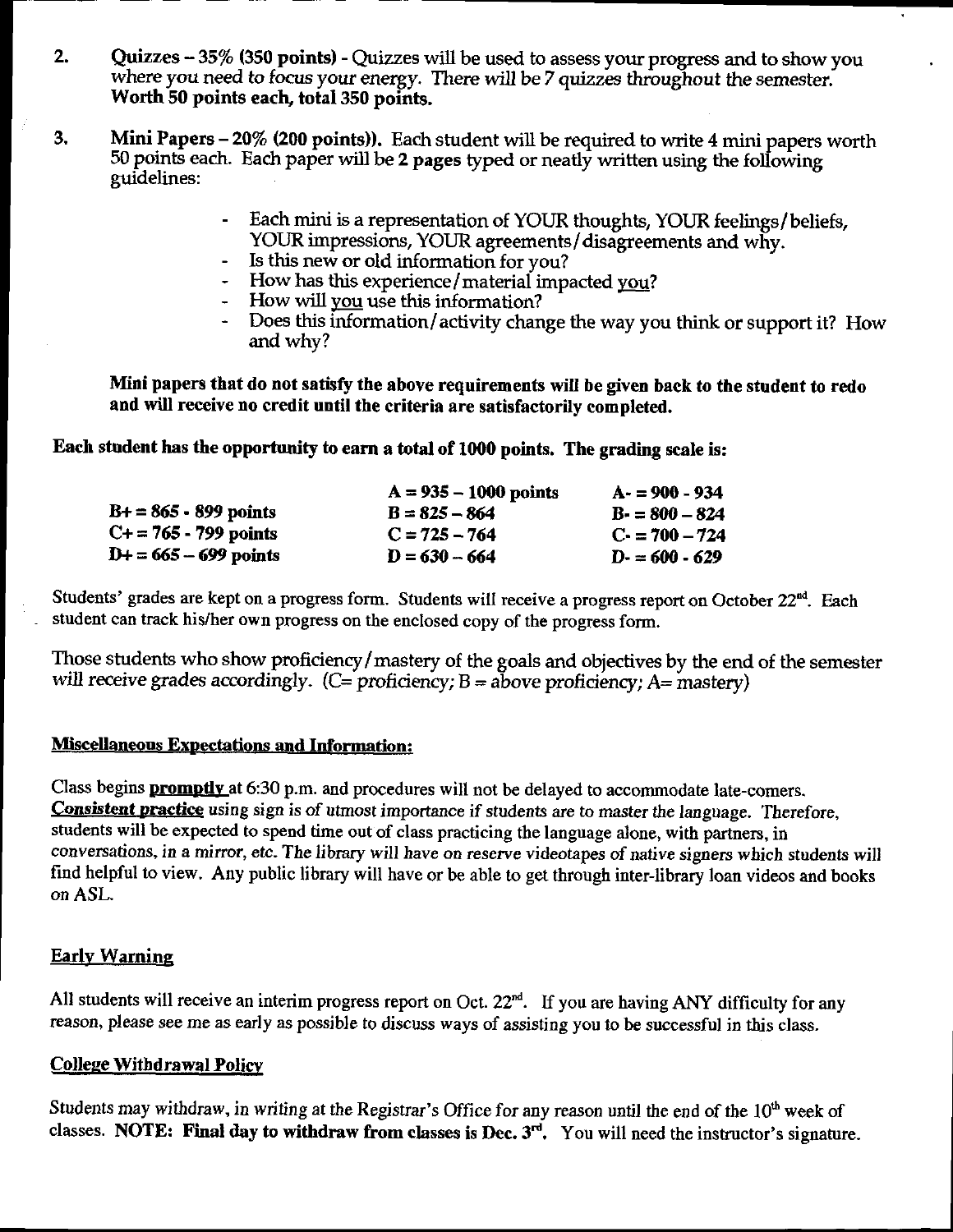#### **College Withdrawal Policy**

Students may withdraw, in writing at the Registrar's Office for any reason until the end of the  $10<sup>th</sup>$ week of classes. NOTE: Final day to withdraw from classes is Dec.  $3<sup>rd</sup>$ . You will need the instructor's signature.

#### Disabilities Statement

Ifyou have a hidden or visible disability, and require classroom or test-taking modification, please see me as soon as possible. If you have not already done so, please be sure to notify Student Development and Services which coordinates services to students with disabilities, or Chris Scarborough, Learning Specialist.

#### What you can expect from me

- To be to class on time (early in most cases!)<br>• To be prepared
- . To be prepared
- 
- To hold class for the entire class period<br>• To return corrected work, as often as possible, the next class period after it is collected
- To give you my best effort in sharing what I know about American Sign Language and the Deaf
- ' To work with each individual to assist her/him to successfully complete this course.

I can be available for exfa assistance 45 minutes before and, most days after class time in the adjunct faculty office or by appointment.

#### $* * *$

# If at any time you have concerns or questions about what is expected, how you are progressing, your grades, or anything else, please see me right away.

# For Information regarding school canceilations due to weather call TRCC at 860-886-0177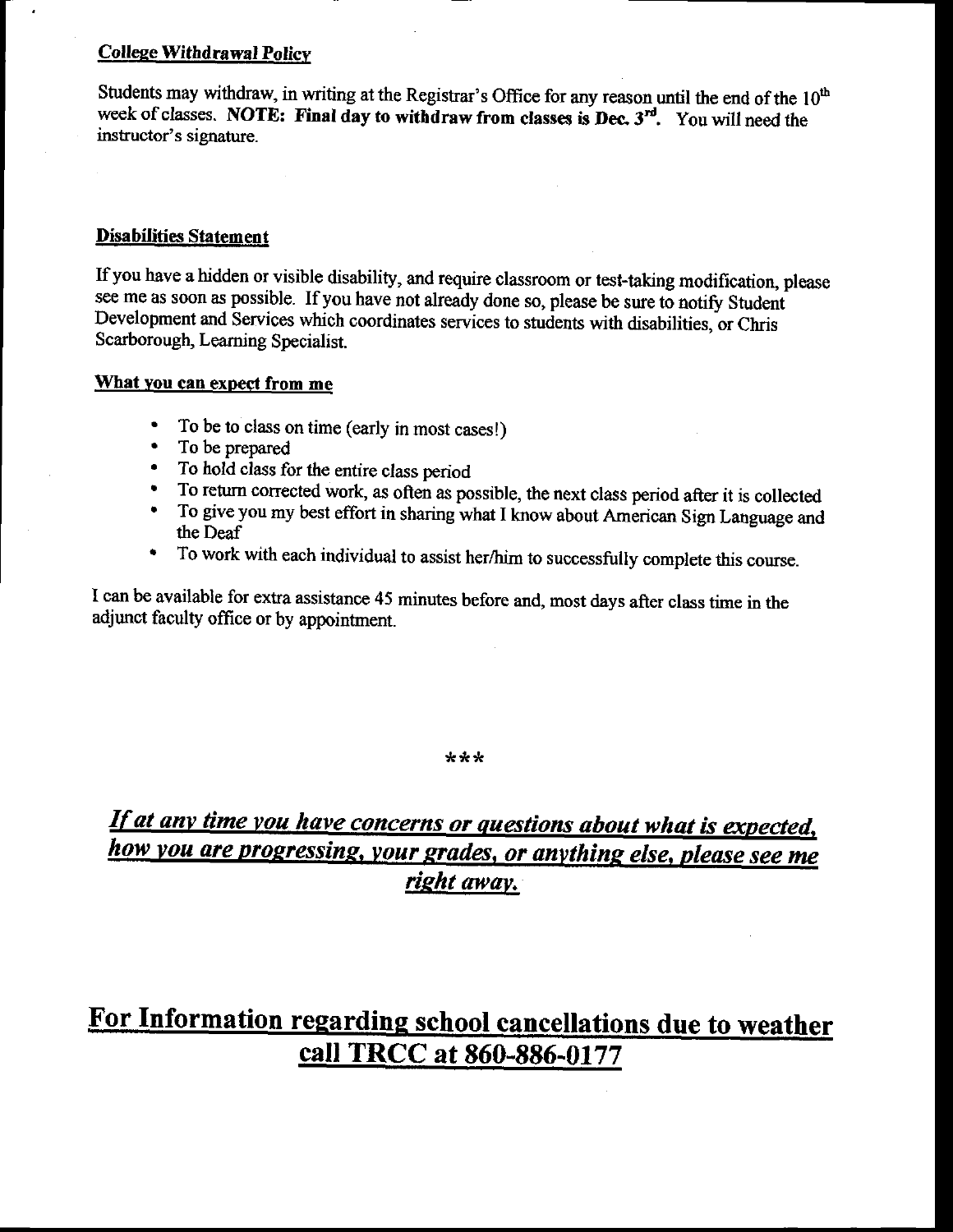# **COURSE MEETING DATES - Fall 2007**<br>(Subject to change due to life!)

 $\overline{a}$ 

*™©™\$÷≠***€#AW**\$\~©@©*C* 

| <u>Units</u>     | Date                     |            | <b>Agenda Outline</b>                                                              |                    |
|------------------|--------------------------|------------|------------------------------------------------------------------------------------|--------------------|
|                  |                          |            |                                                                                    |                    |
| 1 & 2            |                          | Mon. 8/27  | Welcome – Expectations – Getting started                                           |                    |
|                  |                          | Wed. 8/29  |                                                                                    |                    |
|                  | Mon. 9/3                 |            | <b>NO CLASS</b> - Labor Day                                                        |                    |
|                  | Wed. 9/5                 |            | Quiz#1<br>Mini #1 due                                                              |                    |
|                  | <b>NOTE:</b>             |            | September 9 <sup>th</sup> Last Day of Add/Drop and for Partial Tuition Refund      |                    |
| 3&4              | Mon. 9/10                |            |                                                                                    |                    |
|                  | Wed. 9/12                |            |                                                                                    |                    |
|                  | Mon. 9/17                |            | In-Class Activity #1                                                               |                    |
|                  | Wed. 9/19                |            | Quiz#2                                                                             |                    |
|                  | NOTE:                    |            | September $23rd$ , last day to select audit option                                 |                    |
| 5 & 6            | Mon. 9/24                |            |                                                                                    |                    |
|                  | Wed. 9/26                |            |                                                                                    |                    |
|                  | Mon. 10/1                |            |                                                                                    |                    |
|                  | Wed. 10/3                |            | Quiz#3                                                                             |                    |
| 7                | Mon. 10/8                |            | <b>NO CLASS</b>                                                                    |                    |
|                  |                          | Wed. 10/10 | Mini #2 Due                                                                        |                    |
| $\boldsymbol{8}$ |                          |            | Why are the parameters important? (10 points)                                      |                    |
|                  | Mon. 10/15               | Wed. 10/17 | Quiz #4                                                                            |                    |
|                  |                          |            |                                                                                    | .c                 |
| 9                | Mon. 10/22<br>Wed. 10/24 |            | PROGRESS REPORT                                                                    |                    |
|                  |                          |            |                                                                                    | $\mathbf{\dot{v}}$ |
|                  | Mon. 10/29               |            |                                                                                    | ۰£                 |
|                  | NOTE:                    |            | October 29 <sup>th</sup> - Last Day to Select Pass/Fail Option and                 | ۲.                 |
|                  |                          |            | Last Day to Submit Incomplete Work for Spring & Summer '07                         |                    |
|                  | Wed. 10/31               |            | Quiz#5                                                                             | ٠I                 |
|                  | Mon. 11/5                |            | $MID$ -TEM PRESENTATIONEXAM                                                        |                    |
| 125.54           | Wed. 11/7                |            | <b>COMPLETE MID-TERM PRESENTATION/EXAM</b>                                         |                    |
|                  |                          |            | THEORY portion of Presentation/Exam #1                                             |                    |
| 10               | Mon. 11/12               |            |                                                                                    |                    |
|                  | Wed. 11/14               |            | NO CLASS - Teacher on vacation                                                     |                    |
|                  | NOTE:                    |            | November 15 <sup>th</sup> - Last Day to apply for Spring '08 graduation (including |                    |
|                  |                          |            | summer '08 completers who wish to attend May '08 graduation)                       | <b>Small</b>       |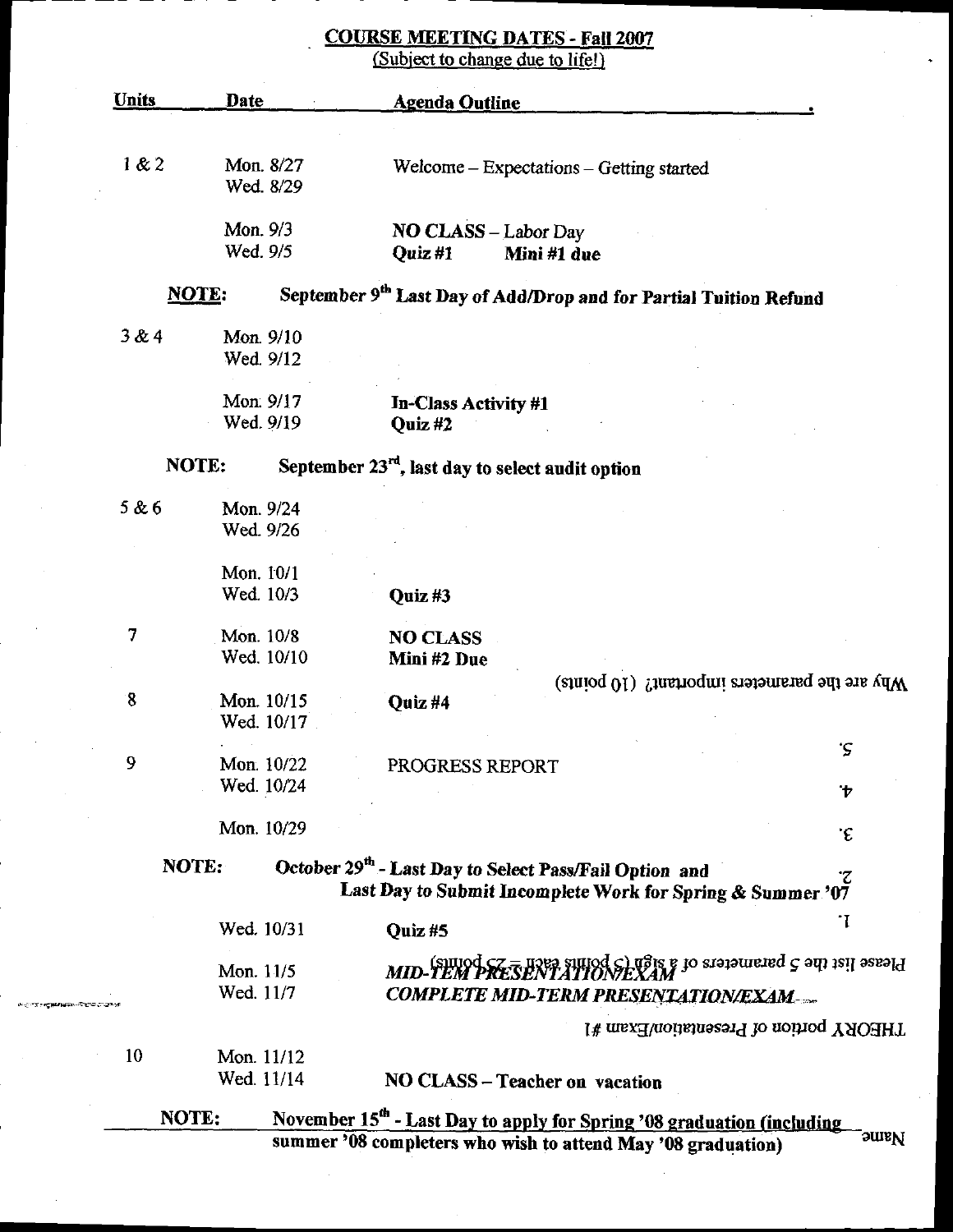### COURSE MEETING DATES - Fall 2007 (continued)

 $\cdot$ 

l.

| <b>Units</b> | Date       | <b>Agenda Outline</b>                                                                         |
|--------------|------------|-----------------------------------------------------------------------------------------------|
|              |            |                                                                                               |
|              | Mon. 11/19 | Mini#3 Due                                                                                    |
|              | Wed. 11/21 | <b>NO CLASS</b>                                                                               |
| 11 & 212     | Mon. 11/26 | Quiz#6                                                                                        |
|              | Wed. 11/28 |                                                                                               |
|              | Mon. 12/3  | In-Class Activity #2                                                                          |
| NOTE:        |            | December 3rd - Last Day to Withdraw from Classes - MUST HAVE<br><b>Instructor's Signature</b> |
|              | Wed. 12/5  | Mini #4 Due                                                                                   |
|              | Mon. 12/10 | Ouiz #7                                                                                       |
|              | Wed. 12/12 | <b>FINAL PRESENTATION/EXAM</b>                                                                |
|              | Mon. 12/17 | <b>COMPLETE FINAL PRESENTATION/EXAM</b>                                                       |

## MAKE-UP WORK & EXTRA CREDIT

- 1. Missed quizzes **MUST** be made up as soon as possible.
- 2. Missed presentations **MUST** be made up within one week of scheduled date. Due to the nature of presentations, only the expressive and theory portions will be able to be made up.
- 3. Missed In-Class Activities cannot be made up due to the nature of the activities.
- 4. All minis that fulfill the requirements will receive full credit.
- 5. This course does not offer extra credit.

## IT IS EACH STUDENT'S RESPONSIBILITY TO MAKE ARRANGEMENTS WITH ME TO MAKE UP MISSED WORK.